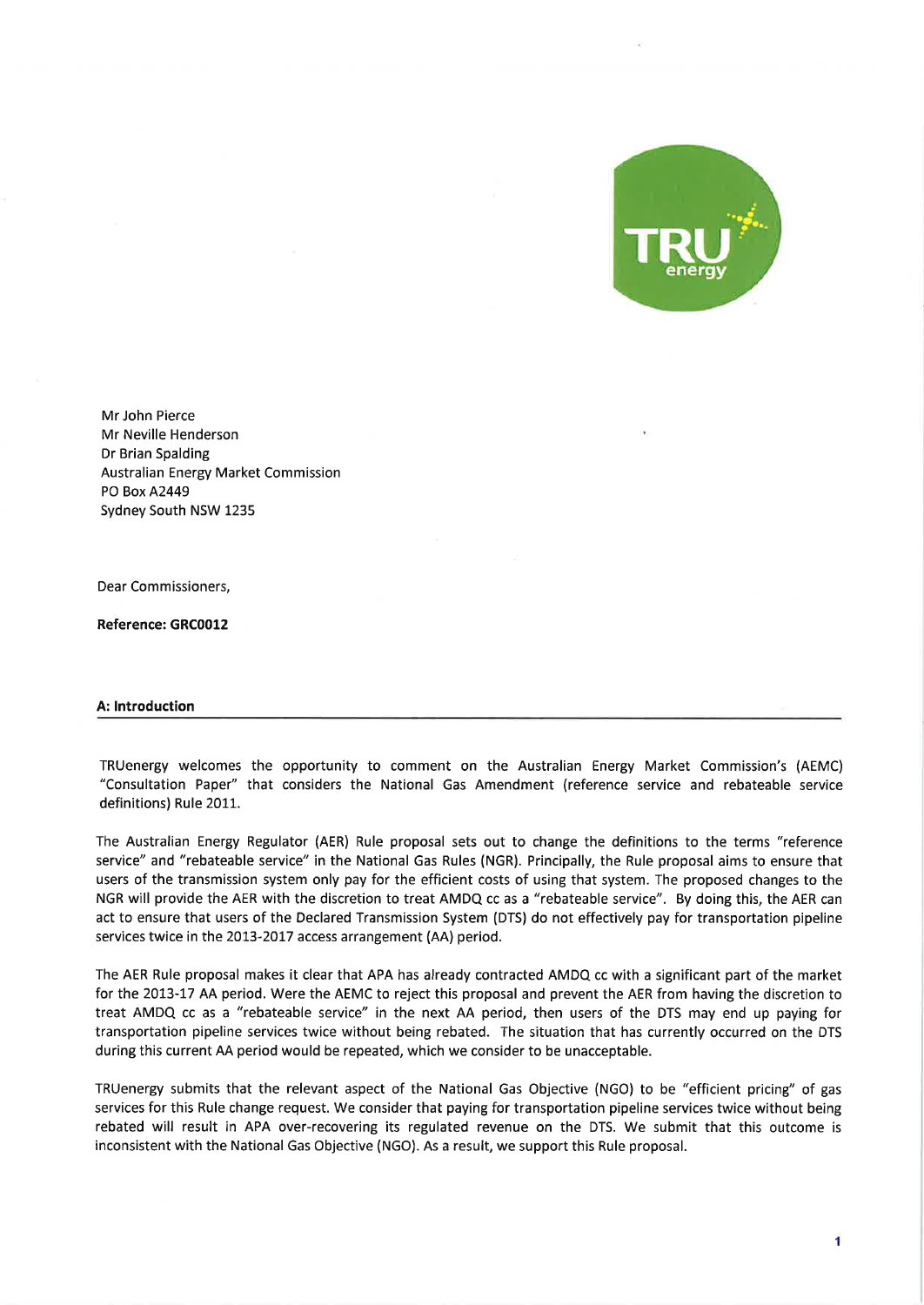## B: TRUenergy response to Key questions

TRUenergy submits the following responses to the questions raised in the Consultation Paper prepared by the AEMC staffers on this Rule proposal.

# 1. Do you agree that the problem identified by the Proponent has the potential to limit the regulator's ability to set an efficient tariff? lf so, why?

TRUenergy agrees that the problem identified by the Proponent has the potential to limit the AER's ability to set an efficient tariff.

We consider that clause 76 of the NGR determines the total annual revenue that a monopoly service provider can earn in any calendar year. Under this clause, a monopoly service provider is entitled to earn <sup>a</sup> regulated revenue amount which is determined by the AER under the building block methodology. The building block revenue is then converted into tariffs which are then recovered by different customer classes who use the DTS.

A monopoly service provider recovers its "building block" revenue from the following key components under clause 76 of the NGR that include:

- . A return on the projected capital base for the year
- Depreciation on the projected capital base of any year.
- o lf applicable- the estimated cost of corporate income tax for the year
- Increments or decrements for the resulting from the operation of the incentive mechanism to encourage gains in efficiency
- A forecast of operating expenditure for the year

We believe that when users pay for transportation pipeline services twice by purchasing AMDQ cc without being rebated that this permits APA to recover revenue in excess ofthe efficient level designated under the building block methodology in clause 76 of the NGR. lnevitably, this results in in-efficient tariff pricing outcomes which are contrary to the NGO.

We support this Rule proposal on the basis that it will give the AER the discretion to treat AMDQ cc as <sup>a</sup> "rebateable service". The AER is then given the power to prevent users from effectively paying for transportation pipeline services twice without being rebated. As a result of this, APA will not be able to recover any revenue in excess of the building block revenue designated under clause 76 of the NGR. Consequently, tariffs will be set at efficient levels.

## 2. ls the Rule change proposal likely to effectively address the problem identified by the proponent?

TRUenergy agrees that the Rule proposal is likely to address the problem identified by the proponent.

The Rule change proposal amends some key definitions in the NGR that gives the AER the discretion to treat AMDQ cc as a "rebateable service". This will prevent users from effectively paying for transportation pipeline services twice without being rebated.

We consider that the Rule change proposal will address the problem identified by the AER achieve in two ways.

a) The changes to the definition of a "reference service" will give the AER the discretion on whether to treat AMDQ cc as a "rebateable service". Currently, AMDQ cc would be treated as a reference service under the NGR. Hence, under the current arrangements, the AER would not have the option to treat AMDQ cc as a "rebateable service".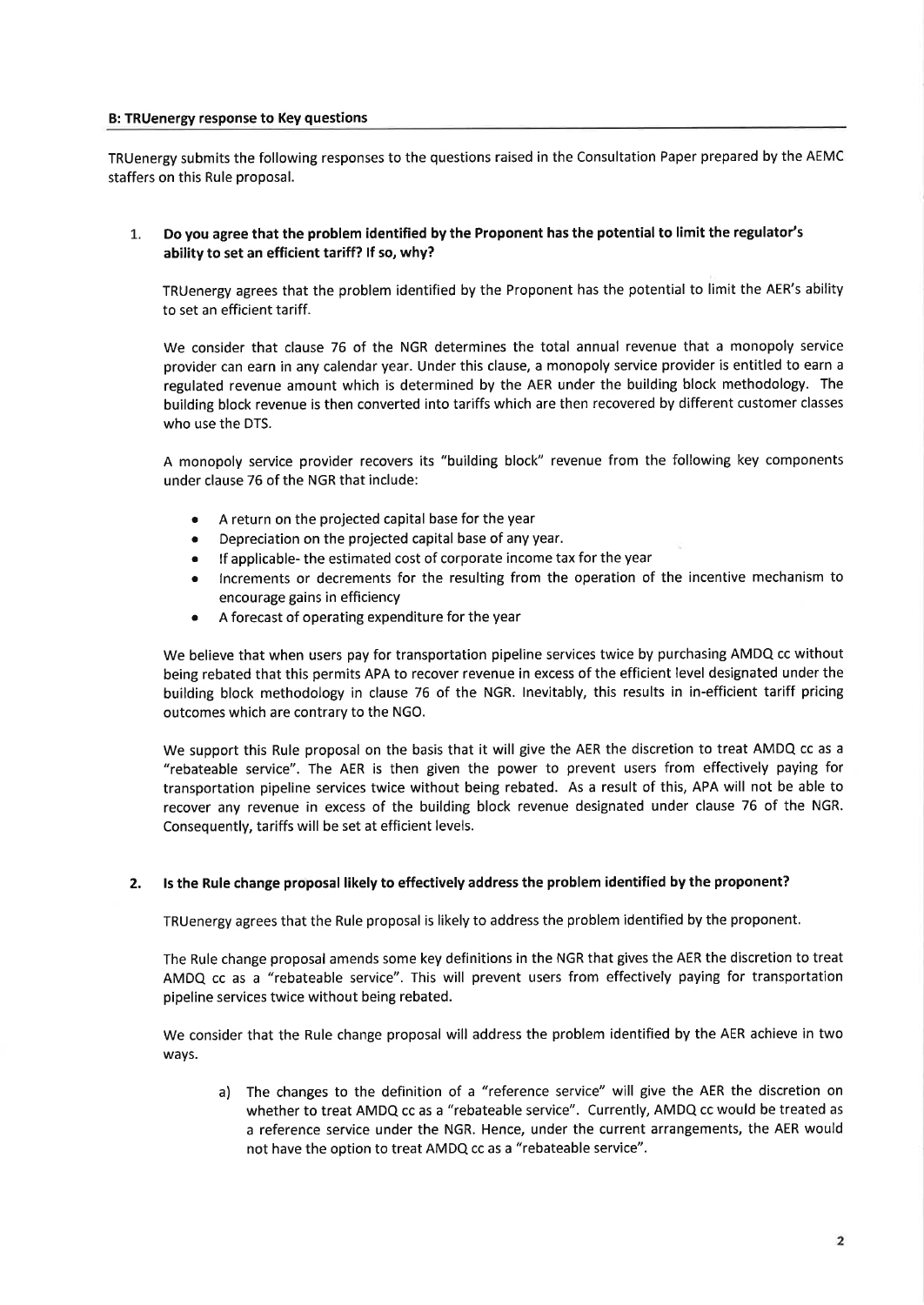b) Removing the requirement that the market for a rebateable service be substantially different to the market for reference services will ensure that the AER can treat AMDQ cc as <sup>a</sup> rebateable service.

Overall, we consider that the Rule proposal will address the problem identified. Therefore, we support the Rule proposal.

ls the Rule change proposal likely to contribute to the achievement of the NGO, particularly in respect of 3. promoting efficient investment in and use of pipeline services? lf so, on what basis?

TRUenergy submits this Rule change proposal is likely to contribute to the NGO.

We believe that the relevant aspect of the National Gas Objective (NGO) to be "efficient pricing" of gas services for this Rule change request.

The AER considers that paying for transportation pipeline services twice without being rebated will impact on its ability to set an "efficient" tariff. The proposed Rule change provides the AER with the discretion to treat AMDQ cc as a "rebateable service" and would prevent users from effectively paying for transportation pipeline services twice. On the whole, this will ensure that APA does not recover revenue in excess of the efficient level designated under the building block methodology in clause 76 of the NGR and will lead to more efficient tariff outcomes.

We consider that this outcome to be consistent with the NGO.

4. Is there a more preferable Rule that is likely to better contribute to the achievement of the NGO, particularly in respect of promoting efficient investment in and use of pipeline services?

TRUenergy submits there is a more preferable Rule change that is likely to contribute to the achievement of the NGO.

We consider that the proposed Rule change be amended to:

- Provide a rebate in  $full$ <sup>1</sup> where users have effectively paid for transportation pipeline services twice</u>
- o Return the full rebate to users who have paid for AMDQ cc on a pro-rata basis.

### Proposal for a full rebate

TRUenergy considers that this Rule proposal should provide for users of the DTS that have paid for AMDQ cc to be refunded in full - dollar for dollar-where the AER is required to exercise its discretion to regulate AMDQ cc as a "rebateable service" in the next AA. Unfortunately, this Rule proposal does not deal with the question of what proportion of every dollar of AMDQ cc that is clawed back by the AER where it exercises its discretion to regulate AMDQ cc as a "rebateable service" in the next AA.

We submit that APA receives a distinct benefit when users of the transportation system commit to buy AMDQ cc instead of buying transmission pipeline services through a reference tariff. We consider by purchasing transmission pipeline services through AMDQ cc - which in effect amounts to a take or pay contract – that we reduce the throughput risk that APA are currently exposed to by being regulated under an average revenue yield. ln addition to the benefit discussed above APA may also derive a benefit where, on a peak day, a market participant injects a quantity in excess of the SWP AMDQ Credits it holds. In this case APA would receive further revenue equivalent to each participant's excess injections multiplied by the

Users would receive a rebate dollar for dollar for any payments of AMDQ cc when the AER exercises its discretion to regulate AMDQ cc as a "rebateable service" and recovers any revenue from this in the next AA.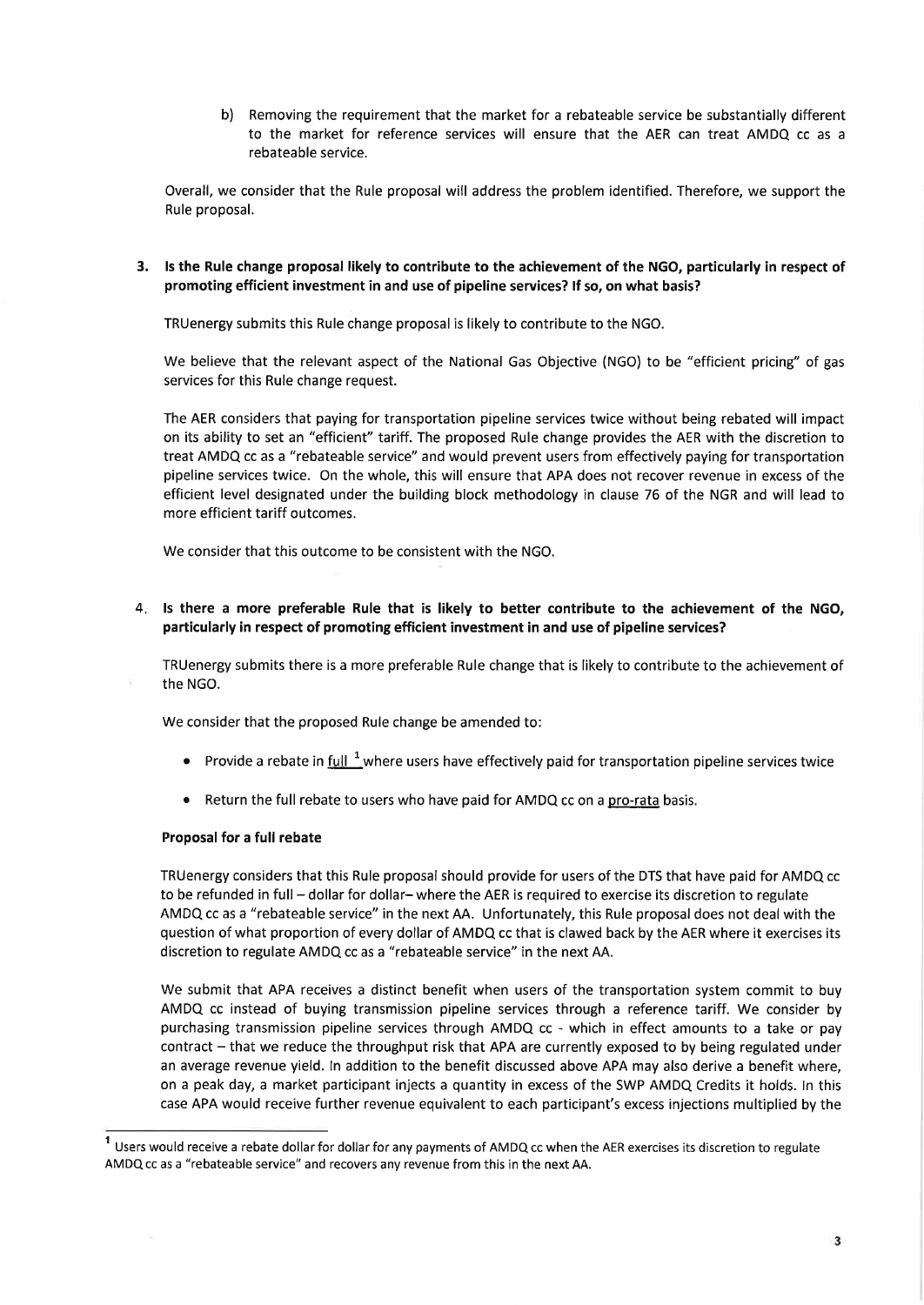peak injection charge. ln return for providing this benefit, we suggest that our request for a rebate in full is reasonable.

Whilst we have not yet considered the necessary adjustments to the NGR to ensure that users of the DTS who pay for AMDQ cc are fully rebated for every dollar that the AER recovers as a "rebateable service" from AMDQ cc, we would like to see this happen. Were the AEMC to agree to this suggestion, it would guarantee that APA never recovers monopoly rents in excess of the "efficient cost" of providing the regulated service under the building block methodology in clause 76 of the NGR.

We consider that this preferred Rule proposal would be consistent with the National Gas Objective (NGO) which we suggest to be to be "efficient pricing" of gas services for this Rule change request.

# Proposal for full rebate to be returned to users of the DTS who have paid for AMDQ cc on a pro-rata basis

TRUenergy considers that this Rule proposal should provide for users of the DTS that have paid for AMDQ cc to be refunded in full based on their pro rata share of the AMDQ cc where the AER has exercised its discretion to regulate AMDQ cc as a "rebateable service" in the next AA.

We believe that it is important for the Rule proposal to outline how those rebateable funds will be returned to the market if the AER decides to regulate them as a "rebateable service" in the next AA. ln this regard, we consider that the most effective way to deal with this issue is to return those funds to those users that have paid for AMDQ cc on a pro-rata basis.

We request that the AEMC consider the hypothetical example of a pipeline with a capacity to ship 300TJ of gas per day. ln this example, Origin, AGL & TRUenergy have all paid for 50 TJ per day of AMDQ cc to get access to the pipeline. The remaining 150 TJ per day would be available to users of the pipeline through <sup>a</sup> reference tariff. lf the AER decided that it was necessary to regulate AMDQ cc as a "rebateable service" because APA was over-recovering on its regulated revenue on this pipeline, then we consider that all three parties should get a rebate which is equal to one third of any revenue that the AER claws back on that pipeline.

We consider that this outcome would be consistent with the National Gas Objective (NGO) which we consider to be to be "efficient pricing" of gas services for this Rule change request.

## 5. ls the proposed wording of the Rule change expressed clearly enough to give the sufficient meaning as to what constitutes a reference service and a rebateable service?

TRUenergy considers the Rule change is expressed clearly enough to give sufficient meaning as to what constitutes a "reference service" and a "rebateable service".

ln this regard, we do not offer any suggestions that might improve the wording of the proposed Rule changes.

Overall, we consider the rule change as drafted achieves its goal.

# Are there other consequences of the Rule change (intentional or unintentional) that have not been 6.identified by the Proponent?

TRUenergy considers that there may be some unintentional consequences ofthis Rule change that have not been identified by the Proponent.

We understand that by making the changes to the definitions of key terms like the "references services" and "rebateable services" in the NGR that this rule change may have wider implications. However, having considered this issue carefully, we have failed to isolate any particular negative impacts that this Rule change might have. So whilst this Rule may have some wider unintentional implications, we have been